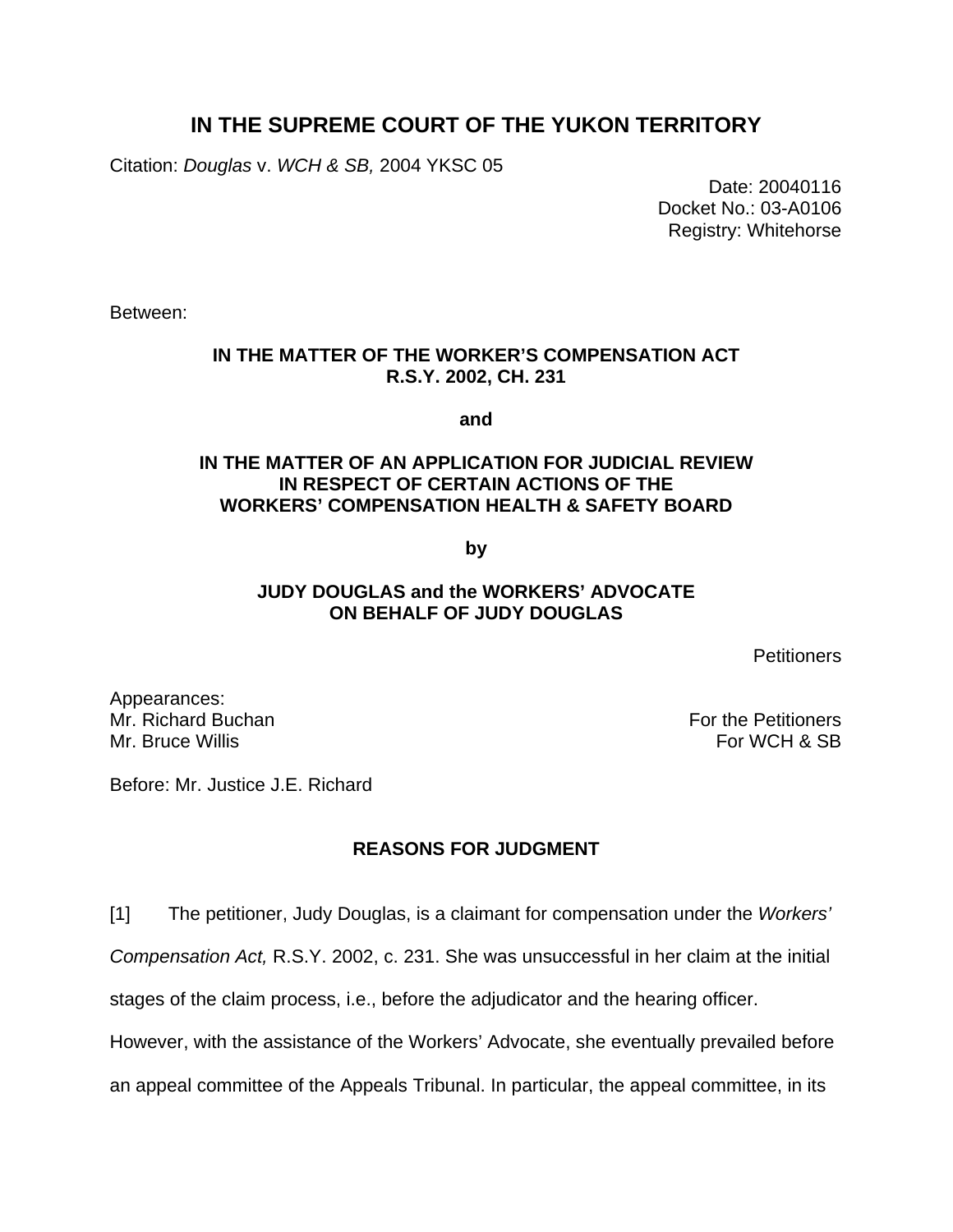decision of September 22, 2003, made a determination that her disability was work-

related, i.e., arose out of and in the course of her employment. Both the hearing officer

and the appeal committee, in making their respective decisions, considered and applied,

*inter alia,* a Board policy entitled Cumulative Trauma Disorders.

[2] The appeal committee's decision of September 22, 2003, was reviewed by the

Board pursuant to s. 24 of the Act. After consideration, the Board on October 14, 2003,

sent the matter back to the appeal committee for a re-hearing. This was done by the

Board pursuant to s. 24(8) of the Act which reads:

**24**(8) If the members of the board consider that an appeal committee has not properly applied the policies established by the board, or has failed to comply with the provisions of the Act or the regulations, the members of the board may, in writing and with reasons, direct the appeal committee to rehear the appeal and give fair and reasonable consideration to those policies and provisions.

[3] The Board was of the view that the appeal committee had not properly applied the Cumulative Trauma Disorders policy.

[4] The petitioners have initiated these proceedings in this court alleging that the

Board in sending the matter back for a re-hearing under s. 24(8) acted outside its

jurisdiction. The petitioners seek declaratory relief to that effect and also an order in the

nature of *certiorari* quashing the Board's decision of October 14, 2003.

[5] For the reasons which follow, I find that the Board did not act improperly or outside its jurisdiction.

[6] The principal ground on which the petitioners attack the Board's decision of

October 14, 2003 is that the policy relied on by the Board, i.e. the Cumulative Trauma

Disorders policy, has not been formally approved by the Board. Petitioners' counsel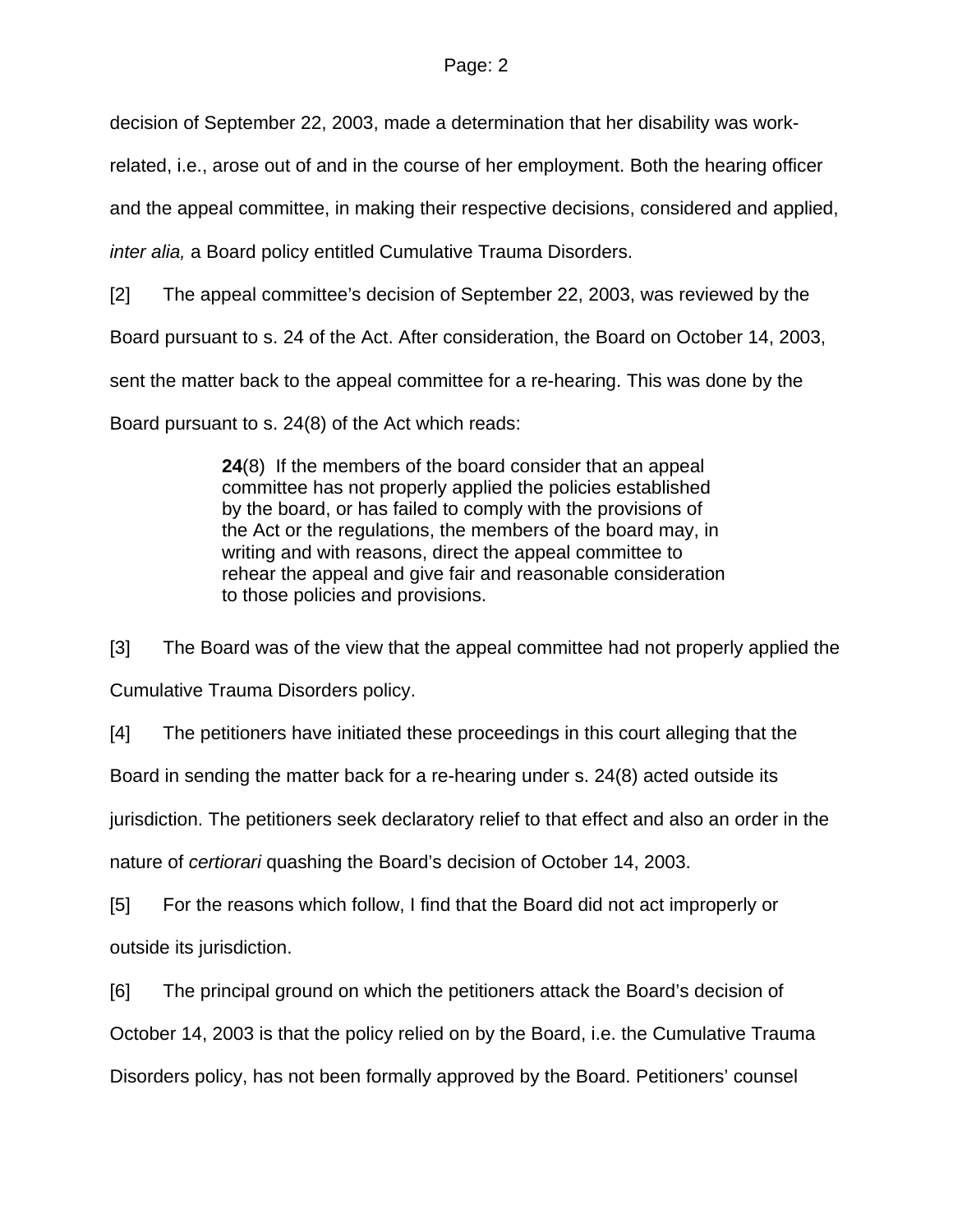#### Page: 3

submits that the present proceedings constitute a test case for other "unapproved" policies of the Board. I disagree. At best, this case is about sloppy paperwork by a public body.

[7] The "policy" referred to in s. 24(8) of the Act, in the context of this case, is the Board's policy entitled Cumulative Trauma Disorders. The "policy" considered and applied by the hearing officer and the appeal committee, and considered by the Board on October 14, 2003, was the Cumulative Trauma Disorders policy. Prior to 1993, this policy was set forth in a Board policy document numbered 52 and dated May 10, 1990. It had been approved by the Board in accordance with the then procedures in that regard. These is no evidence that the policy has ever been revoked. Since a date in 1993, the *policy* has also been set forth in a Board document numbered CL-31. The substance, or contents, of the policy, as set forth in each of the two Board documents, is identical. There is undisputed evidence that since 1993, individuals and officials (including the present litigants) have had regard to the Board's Cumulative Trauma Disorders policy by referring to Board document CL-31. Unfortunately, on the top of document CL-31, within what I would term an administrative or identification block, there are some confusing entries and blanks with regard to the document's approval and its effective date. However, the substance of the Cumulative Trauma Disorders policy has not changed. The substance of the policy is identical in Board document 52 and Board document CL-31.

[8] The Board's counsel submits that document CL-31 is merely document 52 retyped with a different numbering system – yet there is a paucity of actual evidence of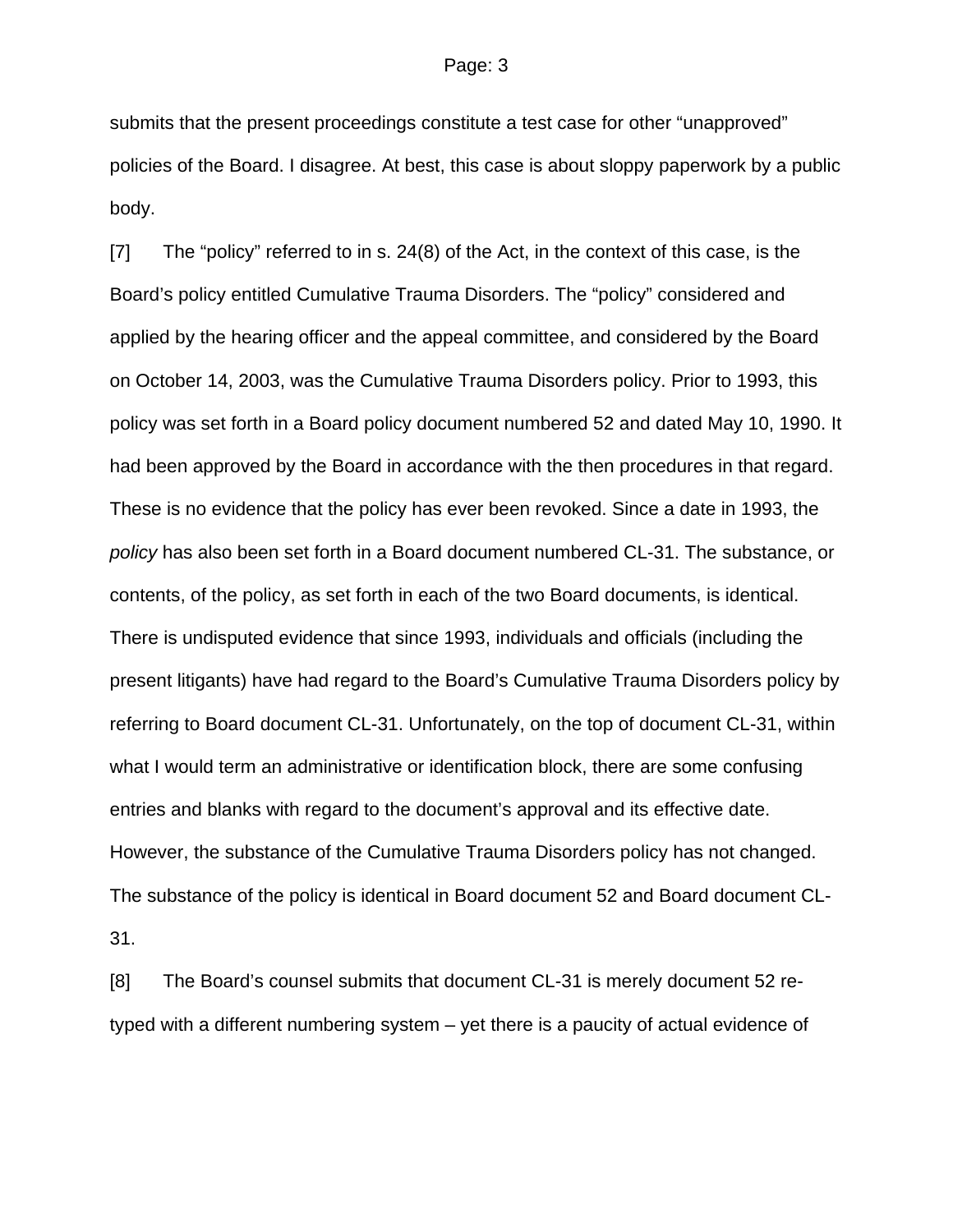#### Page: 4

how Board document CL-31 came into existence, and why the top of that document reads as it does.

[9] On this principle ground of attack on the Board's decision of October 14, 2003, the petitioners say that the Board acted without jurisdiction in referring to Board document CL-31 because Board document CL-31 has never been formally approved. With respect, this is a red herring. The Cumulative Trauma Disorders policy has been approved by the Board. It is the *policy* which requires Board approval, not a specific Board document. [10] I therefore find there is no merit in this ground of attack. In any event, I also find that the petitioners, having participated in the earlier stages of the claim process (including a successful appearance before the appeal committee) where full regard was had to the Cumulative Trauma Disorders policy as set forth in Board document CL-31 without objection to the status of the document, is now estopped from denying its proper promulgation.

[11] The petitioners' second ground of attack is that the Board has no jurisdiction to act under s. 24(8) where it has been established that the appeal committee properly applied a Board policy. Inherent in this argument is that it is for this court to determine whether or not the appeal committee has properly applied the Cumulative Trauma Disorders policy. With respect, this is an erroneous reading of the subsection. If *the members of the Board* (i.e., not this court) are of the view that the policy has not been properly applied by the appeal committee, the subsection authorizes the Board to direct a rehearing by the appeal committee. It is clear from a reading of the Board's decision of October 14, 2003, that the members of the Board held that view. Absent any allegation of bad faith, the court must allow the Board to make that determination under s. 24(8).